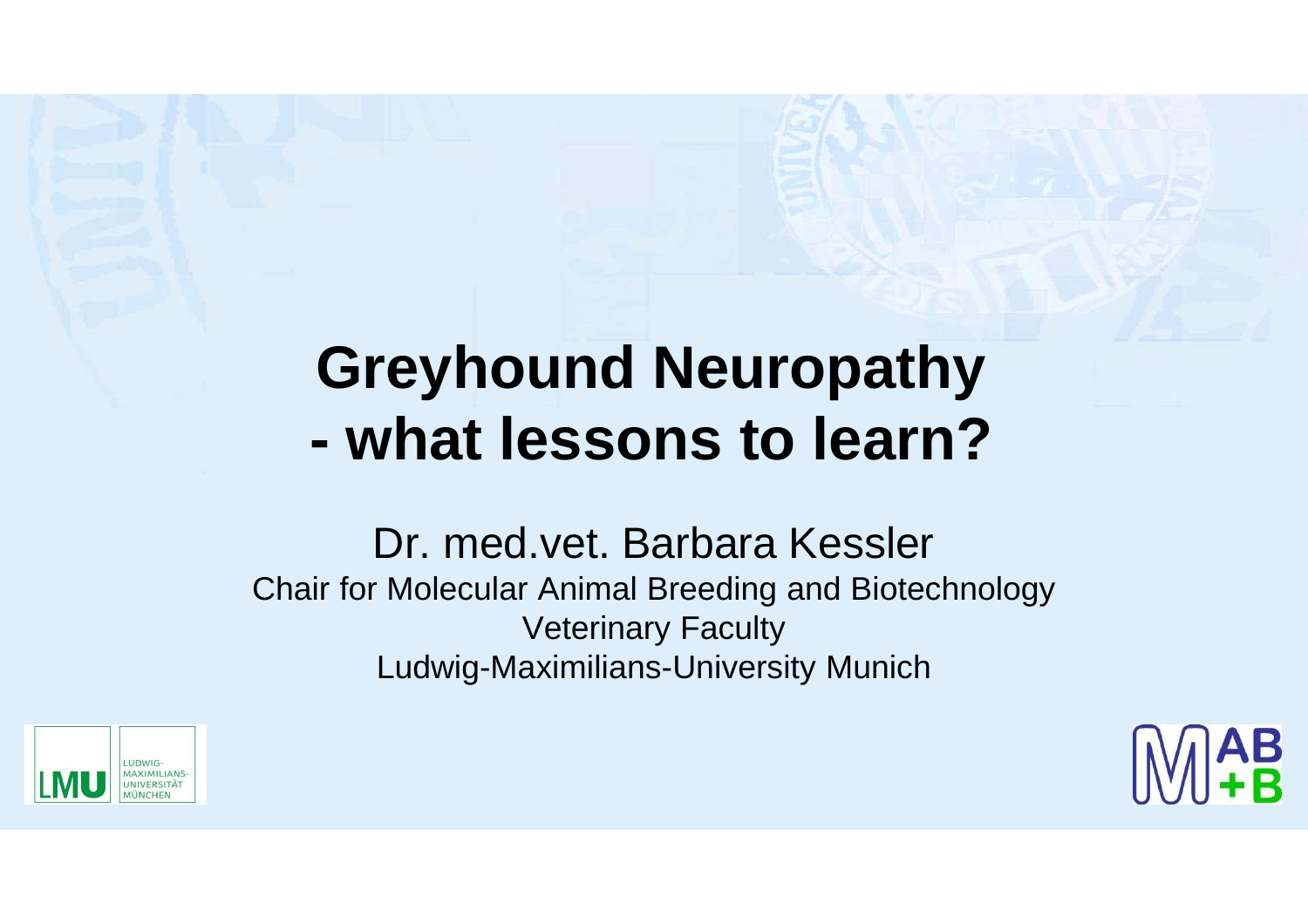#### Greyhound Hereditary Neuropathy

(also: Hereditary Polyneuropathy)

- Onset: 3 9 months of age
- Generalized muscle weakness
- Exercise intolerance
- "bunny-hopping" gait
- Absence of reflexes



- Laryngeal affection: changes in voice, regurgitation
- Final stage: severe ataxia, muscle atrophy, inability to stand
- **No pain!** general condition not affected!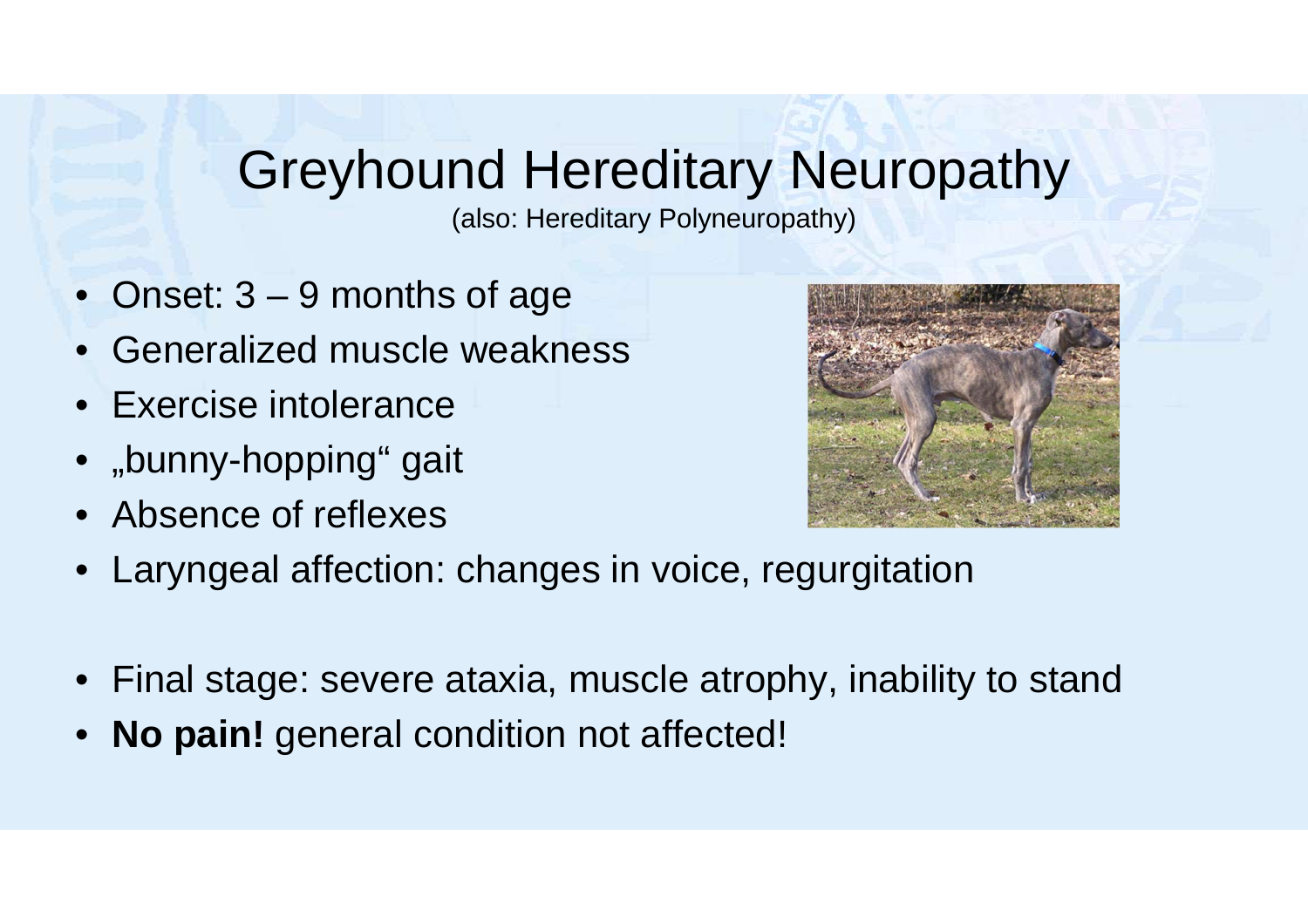#### Greyhound Hereditary Neuropathy

#### **cause: missense mutation in the NDRG1-gene**

- Undersupply of the peripheric nerve system, leading to nerve degeneration
- Due to the lack of nervous stimulation the muscles degrade gradually
- recessive inheritance
- Resembles human Charcot-Marie-Tooth-Disease type 4D
- DNA test available since 2009
- Percentage of carriers was very high in the population!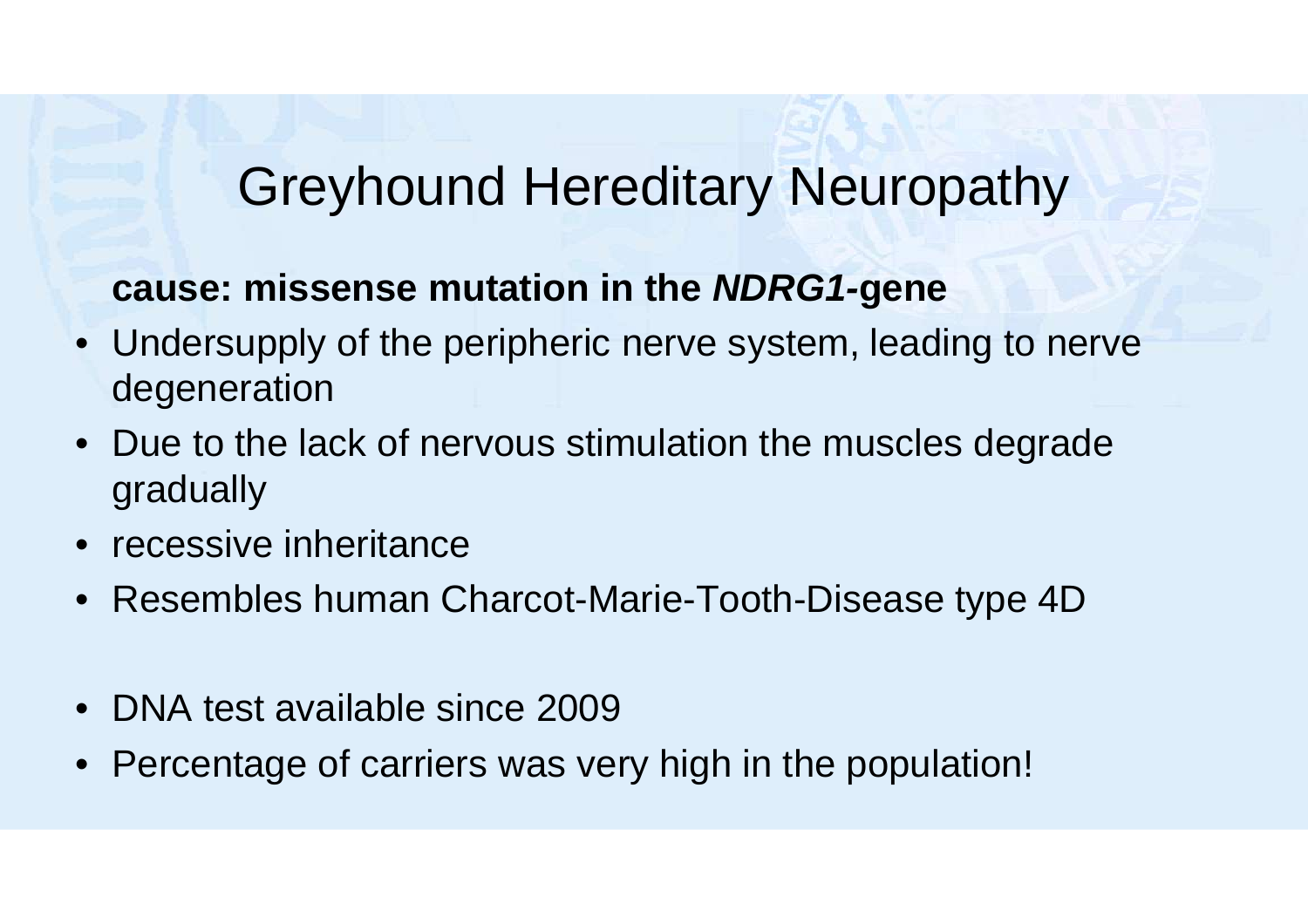### What to know about Neuropathy?

- Test your dogs (if they are not free by parentage)
- Never breed two carriers!

|   | N         | n         |
|---|-----------|-----------|
| N | <b>NN</b> | <b>Nn</b> |
| N | <b>NN</b> | <b>Nn</b> |

• That's it!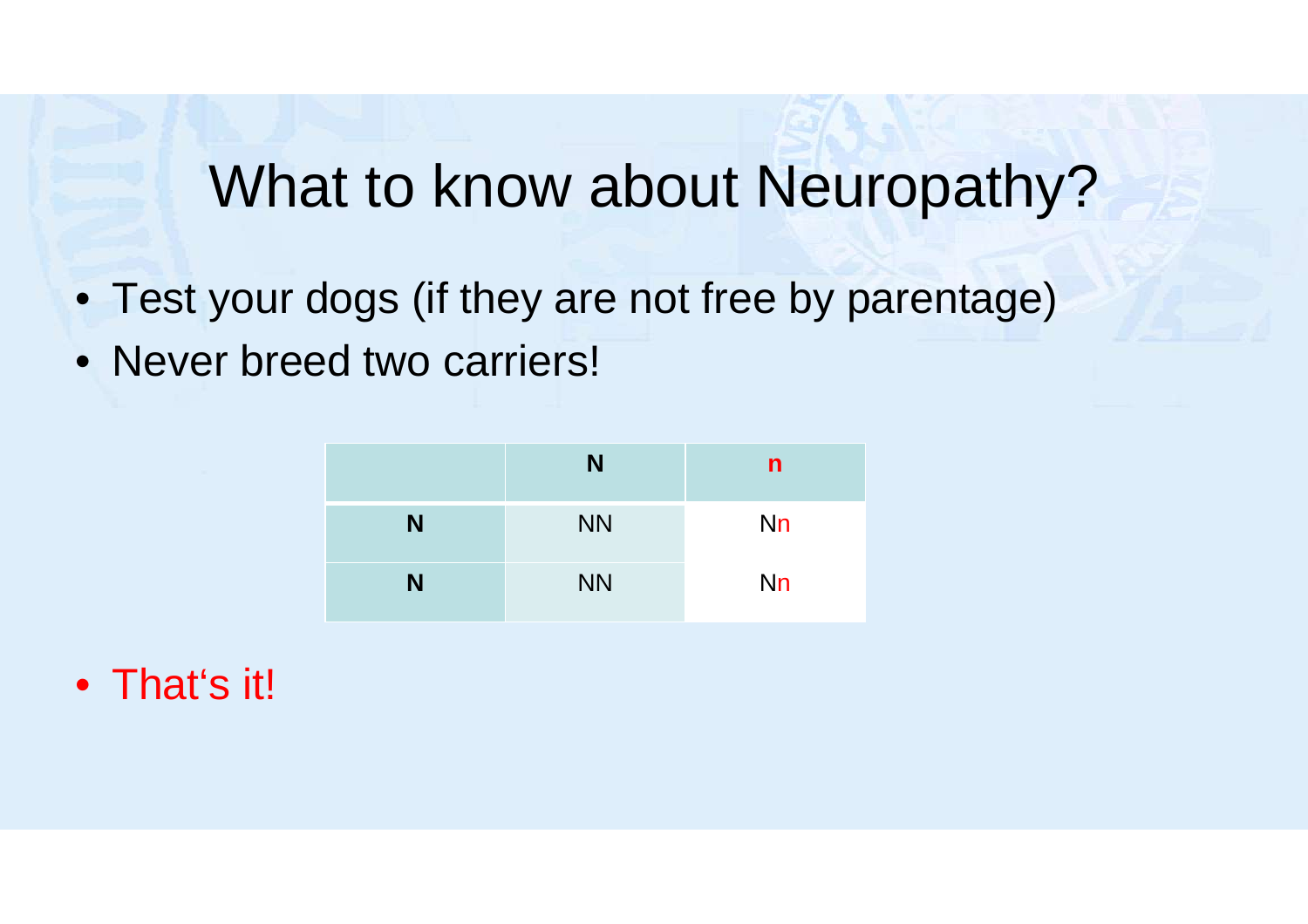## Mutations (I)

- **Natural process!**
- Based on faults in DNA duplication
- Somatic cell ("body cells"): no impact on the population
- Germline (reproductive cells, sperm/oocytes): passing on to next generation
- Loss of function: recessive inheritance
- Gain of function: dominant inheritance (rare)
- **Mutations aren't mandatory negative they are the motor of evolution!**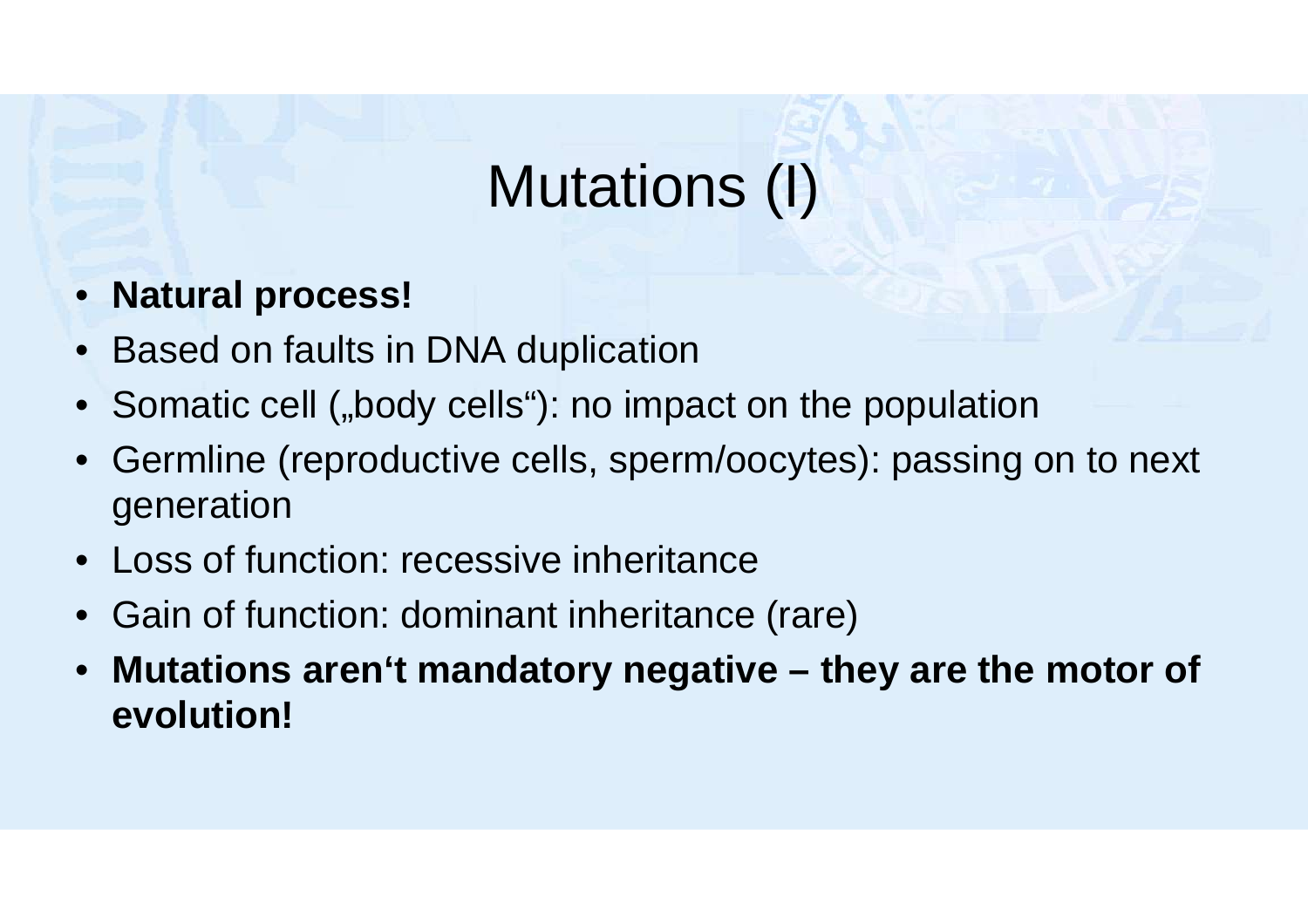## Mutations (II)

- Every living creature carries a load of several recessive mutations – most of them unknown
- One intact allele is usually sufficient and can maintain function
- Recessive mutations only become visible if an individual has two defective alleles, inherited from each parent and descending from a common ancestor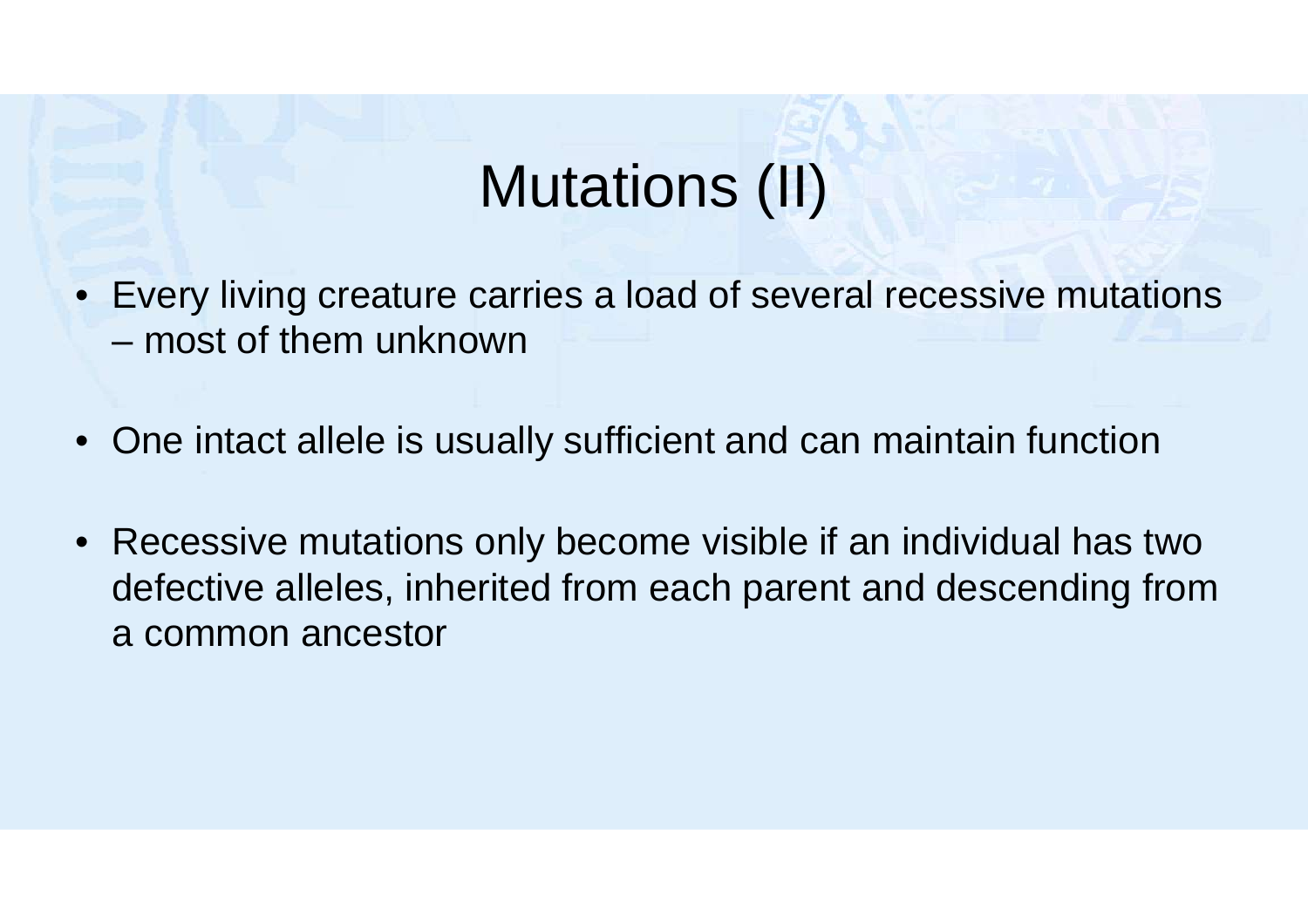# Homozygousity (I)

Definition: both alleles on a gene locus are identical

#### **Natural situation:**

- Homozygousity is highly undesirable
- Variation in alleles is essential for the adaptability of an organism (or a population) on environmental conditions
- Strong mechanisms to avoid inbreeding  $\rightarrow$  homozygousity for mutations is a very unlikely event in wild populations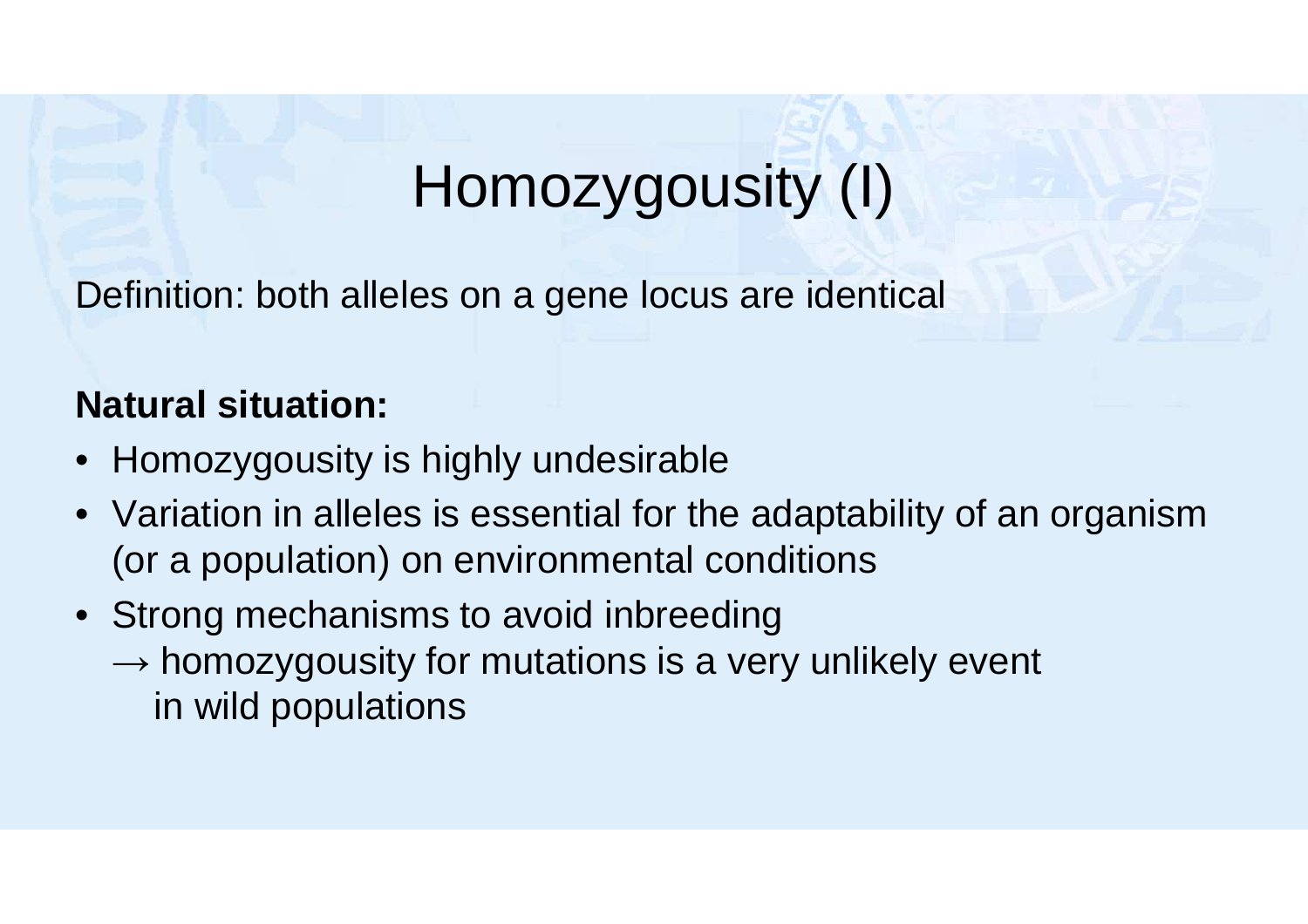## Homozygousity (II)

**Artificial selection:** 

- Targeted inbreeding is a widely used selection tool to archieve homozygousity for desired traits
- The more homozygous an animal, the more reliably it will inherit its characteristic traits to its offspring
- Inbreeding increases the probability to produce offspring with certain desired traits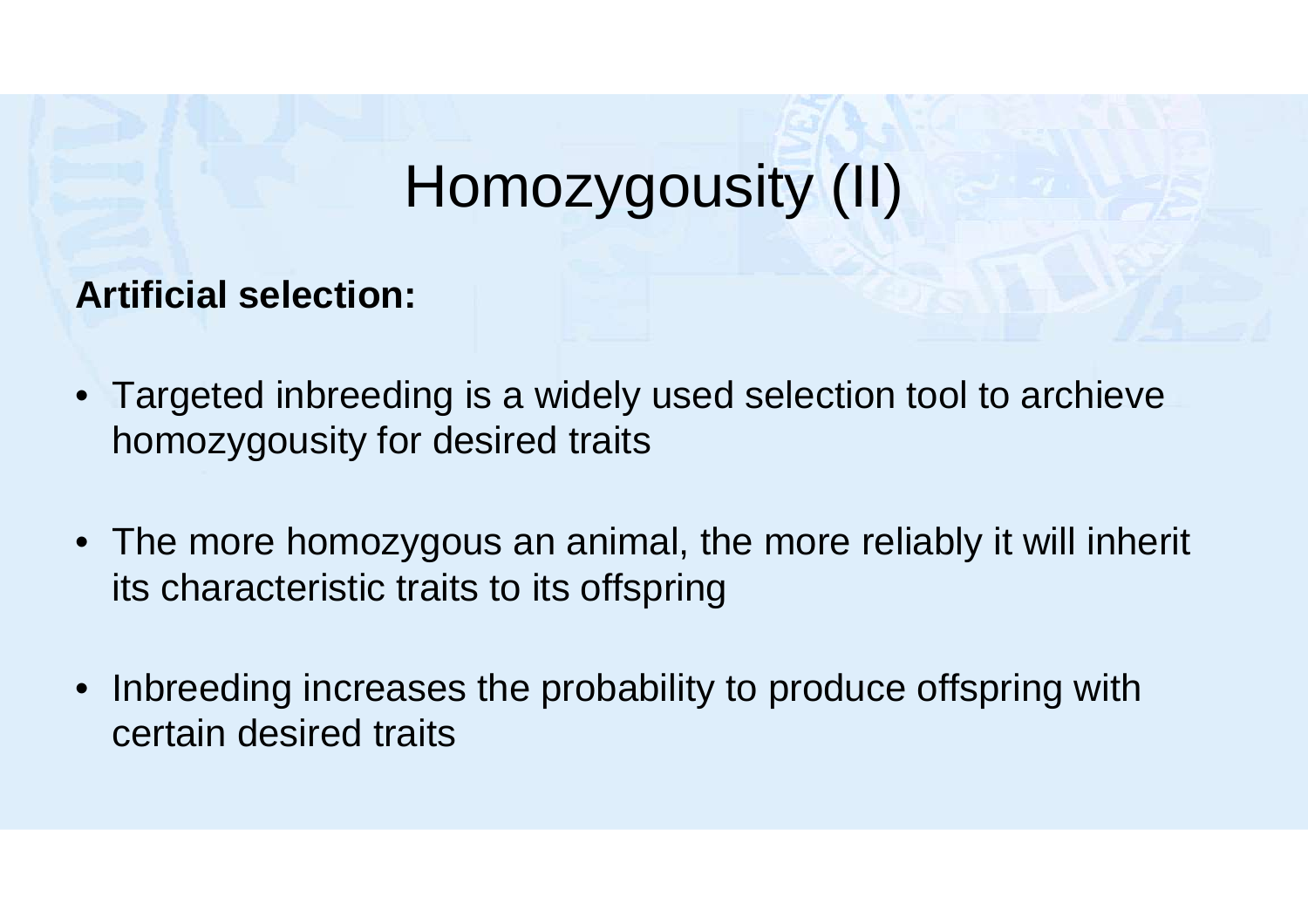#### Negative aspects of homozygousity

- Also undesired traits will be homozygous → **recessive diseases appear**
- A high genetic variability on DLA alleles is crucial for a functional immune system (homozygousity on these gene loci is correlated to a lot of autoimmune diseases like SLO, AIHA, autoimmune meningitis, autoimmune nephritis, hypothyroidism…)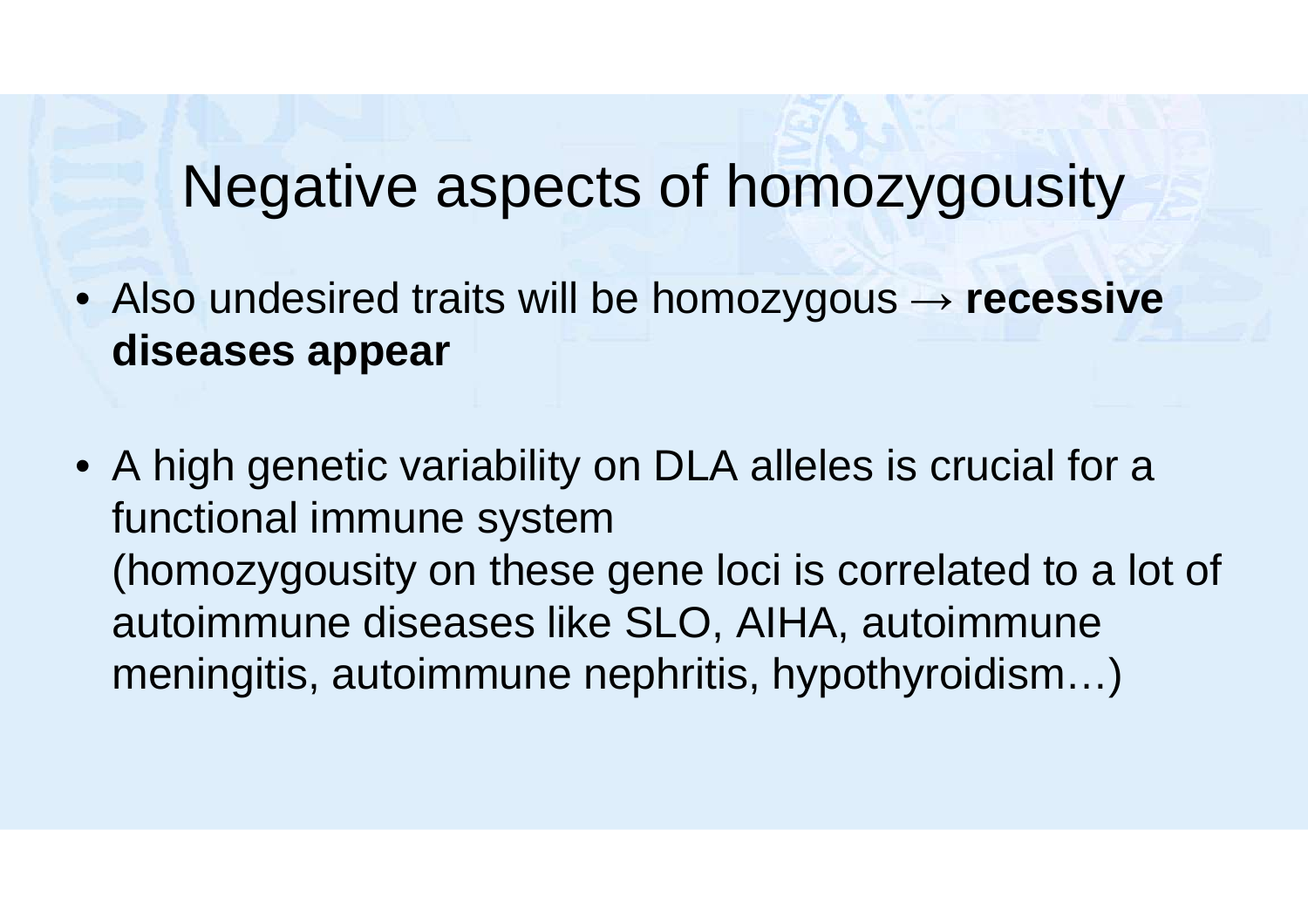### Matador sires

- Definition: a matador sire is a sire who is overrepresented in all matings of his generation
- Cannot be determined by absolute numbers in a popular breed more than 10 matings can be at an average, whilst in a small breed even 5 litters might be far too many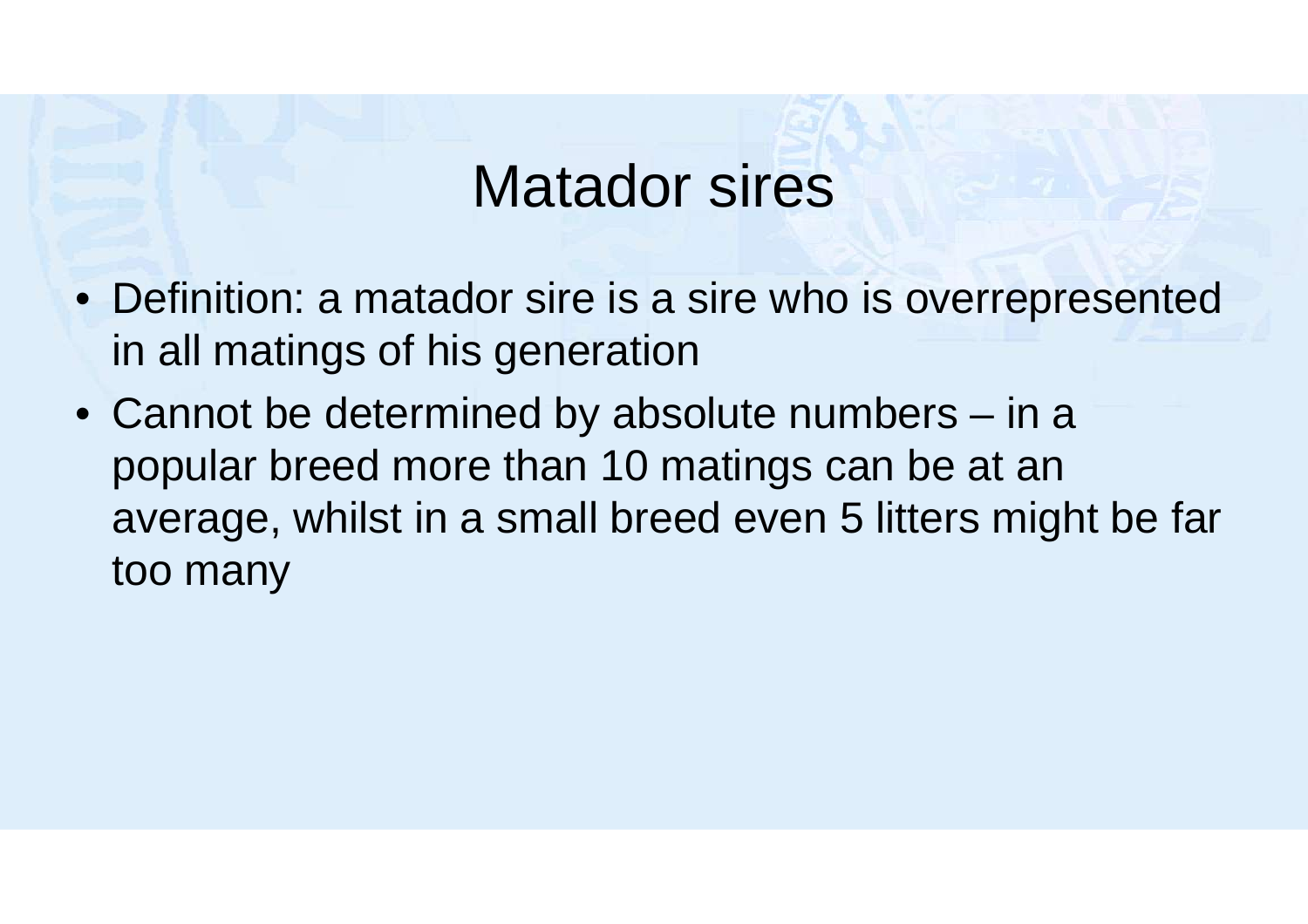#### The charm of matador sires

- Proven sires offer a higher predictability for the future puppies' qualities
- Puppies of champion sires might be easier to sell
- "Safety culture" in breeding is understandable in many ways, but it will ruin every breeds gene pool!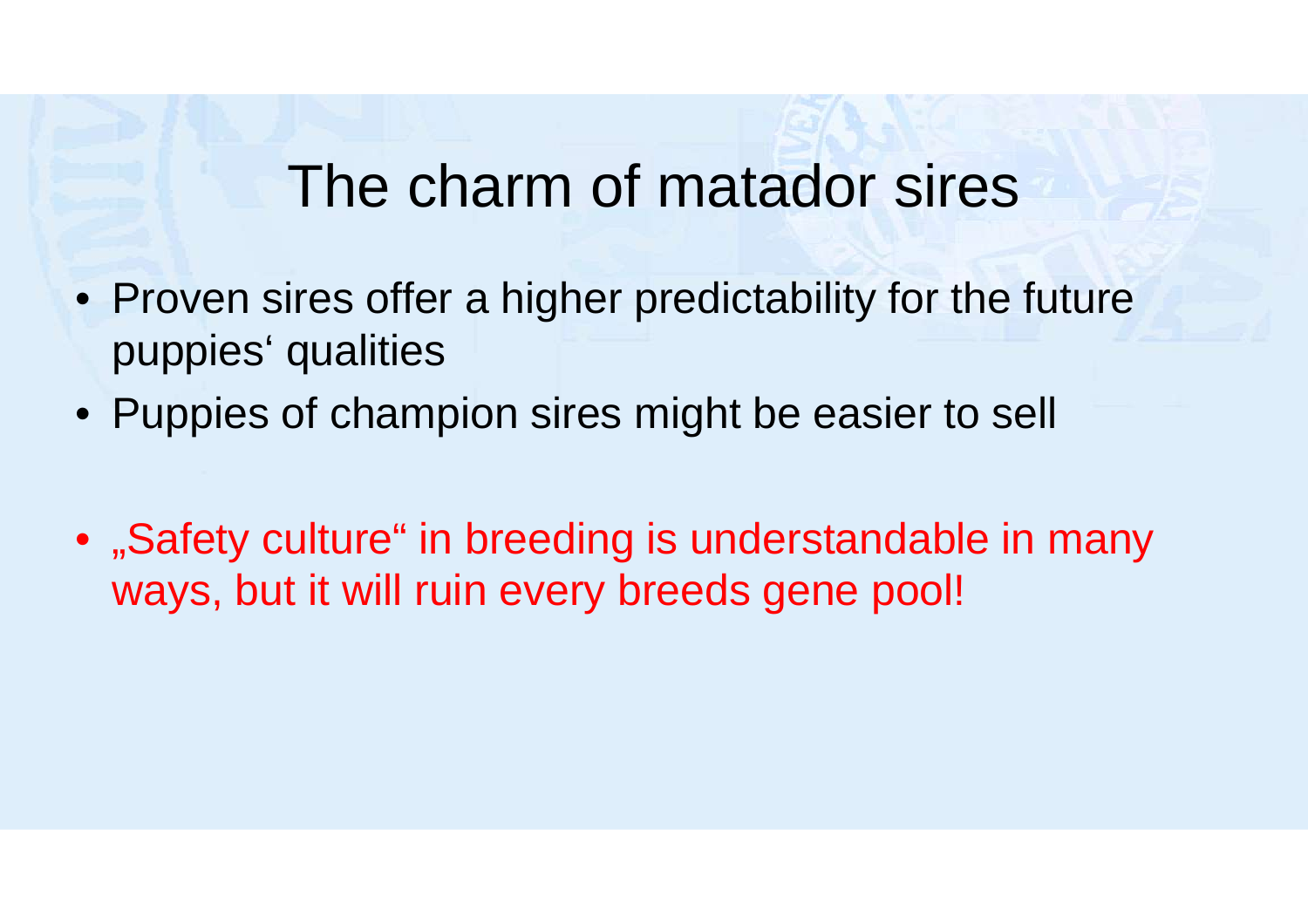## The harm of matador sires (I)

- The smaller the breed population, the higher the risk!
- Every matador sire excludes a lot of other males of his generation from contributing to the gene pool – the alleles of these males are lost
- The frequent use of matador sires accelerates the inbreeding levels within the population enormously
- In worst case, very few single sires are introduced in nearly every bloodline worldwide, to follow an actually fashionable type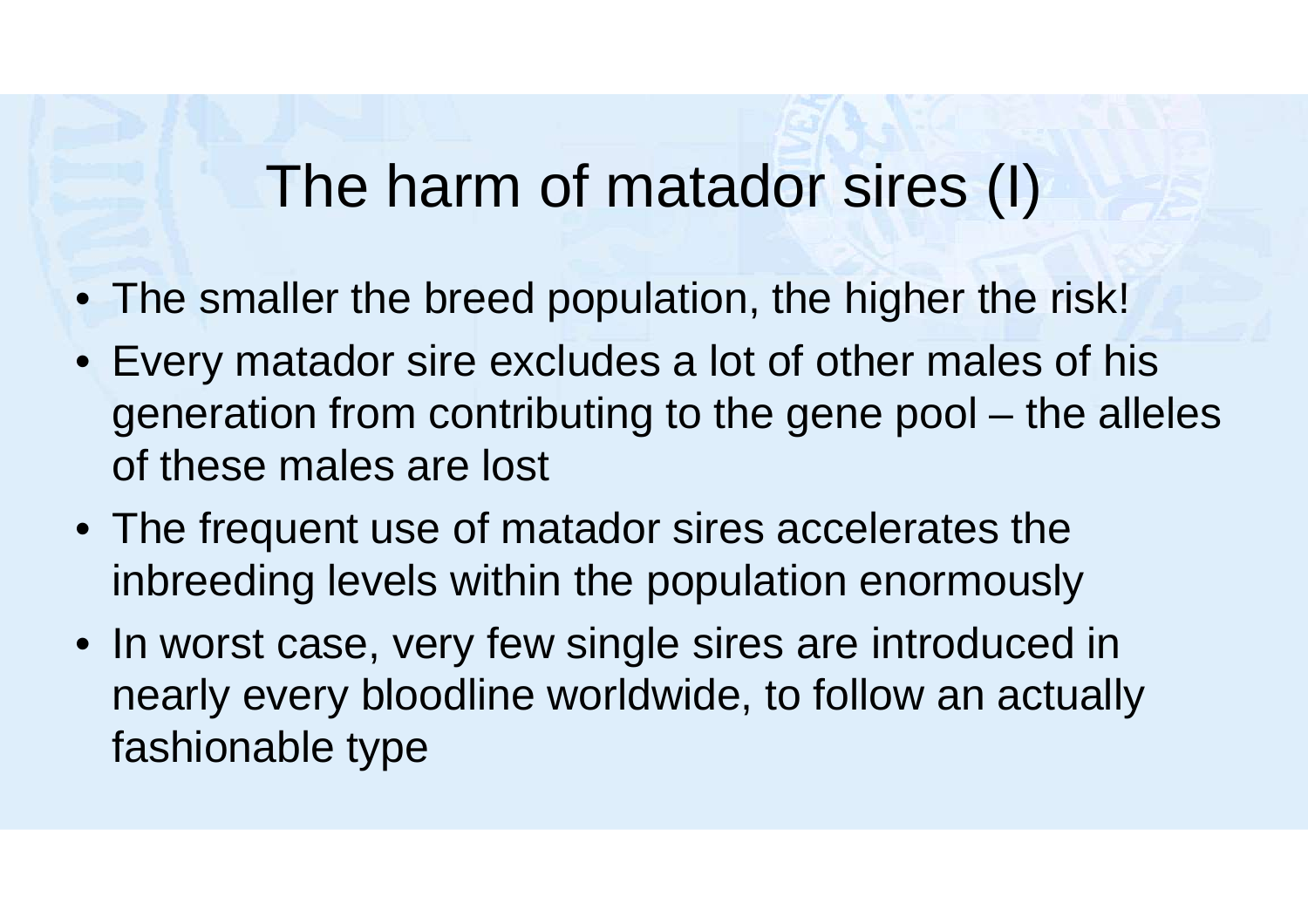## The harm of matador sires (II)

#### **Consequences:**

- Loss of genetic diversity
- Increasing homozygousity
- Impossibility to avoid linebreeding on these sires (because they appear in nearly every pedigree)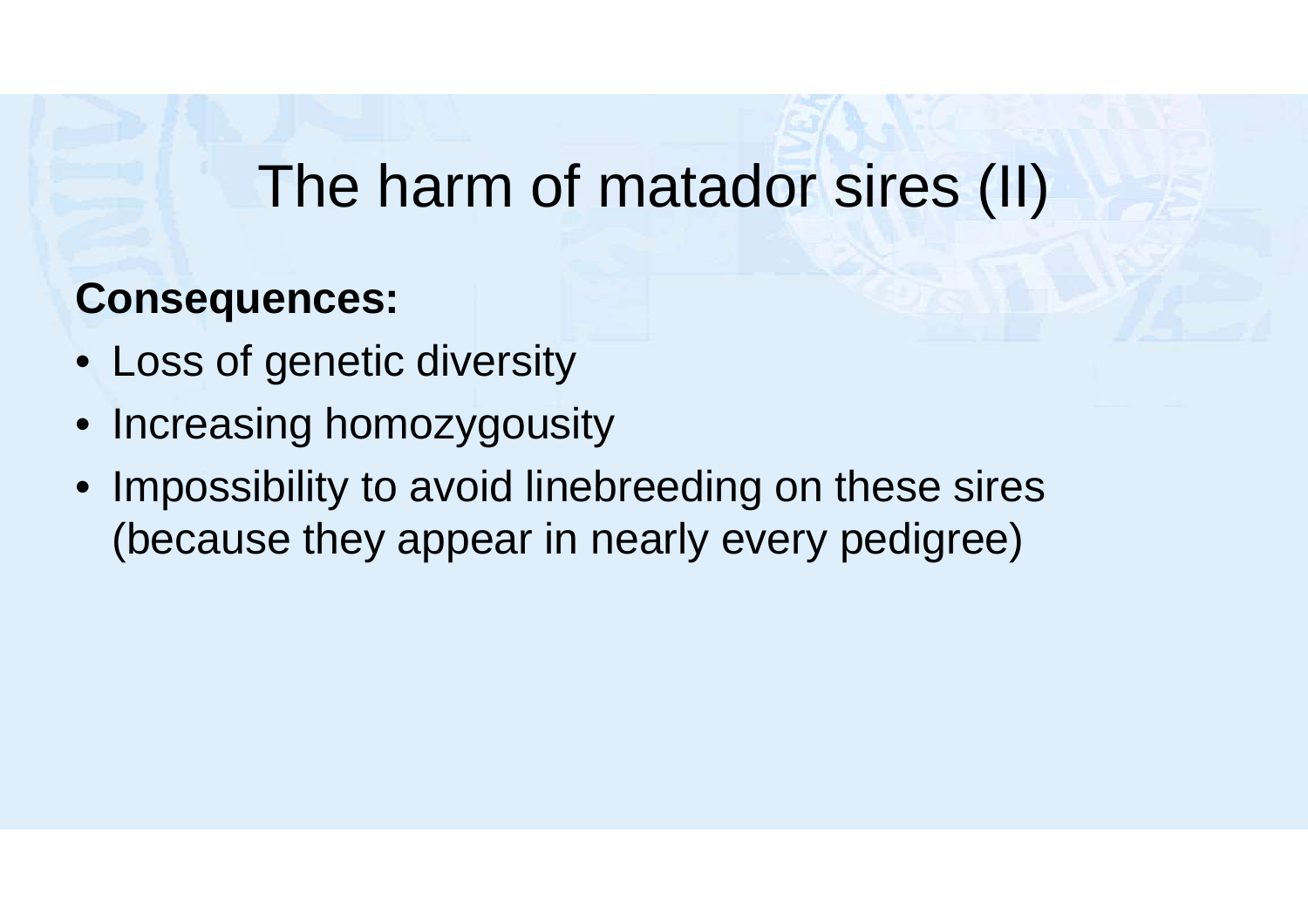#### Actual matadors

- Windrock Fernando
- Boughton Benvoluto
- Epic Brave at Sobers
	-
- 11 litters (2003 2016)  $\rightarrow$  13 litters by his F1 offspring
- 6 litters (2003 2008)  $\rightarrow$  25 litters by his F1 offspring
- 6 litters (2003 2009)  $\rightarrow$  33 litters by his F1 offspring
- Showline Sporting Trophy at Sobers 11 litters (2009 - 2013)  $\rightarrow$  33 litters by his F1 offspring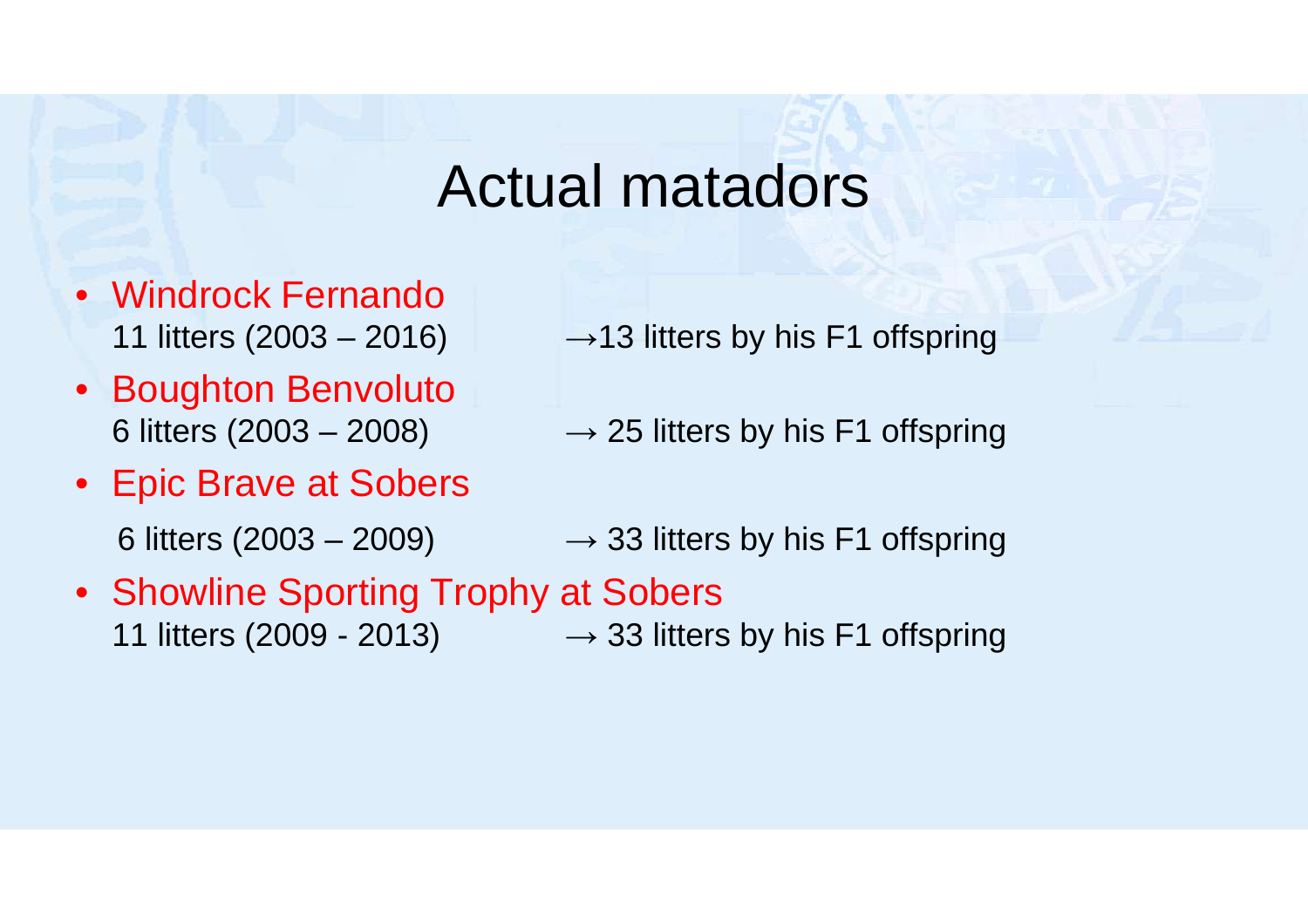#### Presence of historic sires in the pedigrees of today

#### **Treetops Hawk (1951)**

#### 12 generations pedigree:

- Windrock Fernando (1999)  $\rightarrow$  507 x (25,7%)
- Boughton Benvoluto (2000)  $\rightarrow$  449 x (29,0%)
- Epic Brave at Sobers (2001)  $\rightarrow$  470 x (25,2%)
- Showline Sporting Trophy at Sobers (2009)  $\rightarrow$  493 x (17,6%)

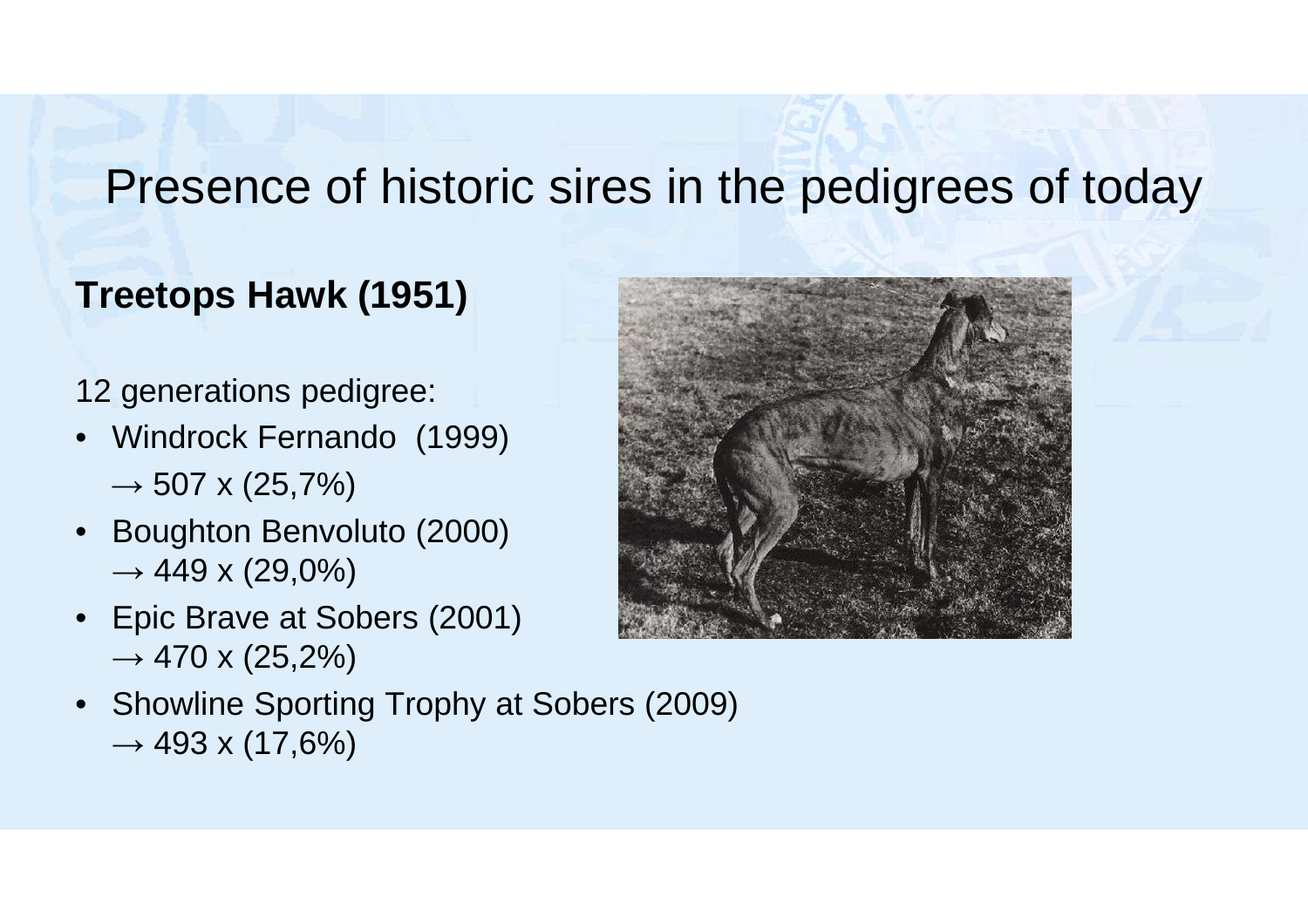### What caused Neuropathy?

The occurrence of Neuropathy was neither bad luck, nor the fault of a certain dog (or certain breeder) – **it was the direct consequence of our breeding strategies!**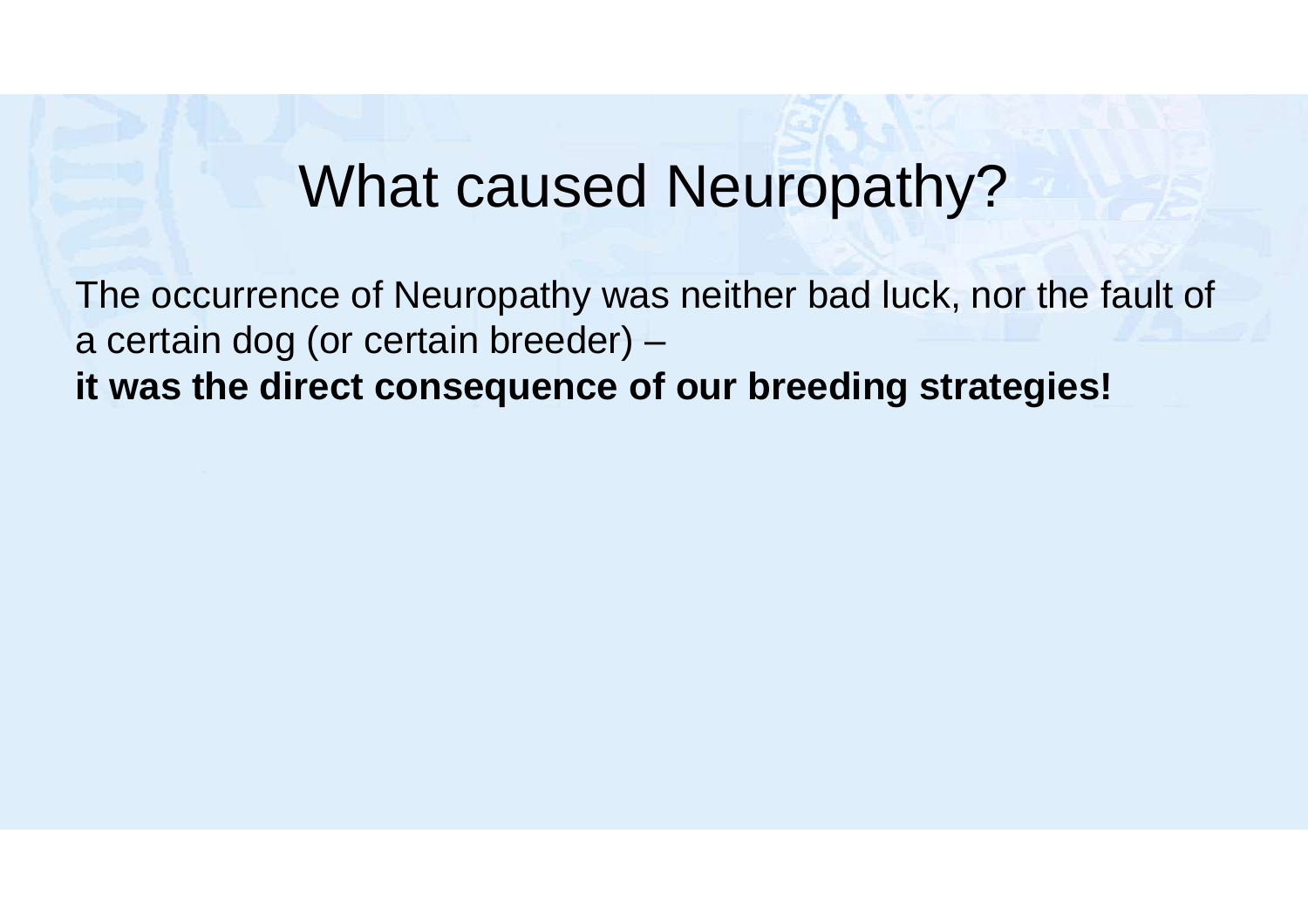## What caused neuropathy?

- The mutation happened accidentally and was passed from generation to generation without being detected
- Excessive breeding from a very restricted number of males helped to spread the defect widely within the population
- More and more inbreeding on these great dogs of the past increased the likelihood that descendants inherited the mutated allele from both parents
	- $\rightarrow$  first neuropathy cases occurred
- **Misguided breeding strategies didn't cause the mutation, but they lead to an undetected spreading all over the population**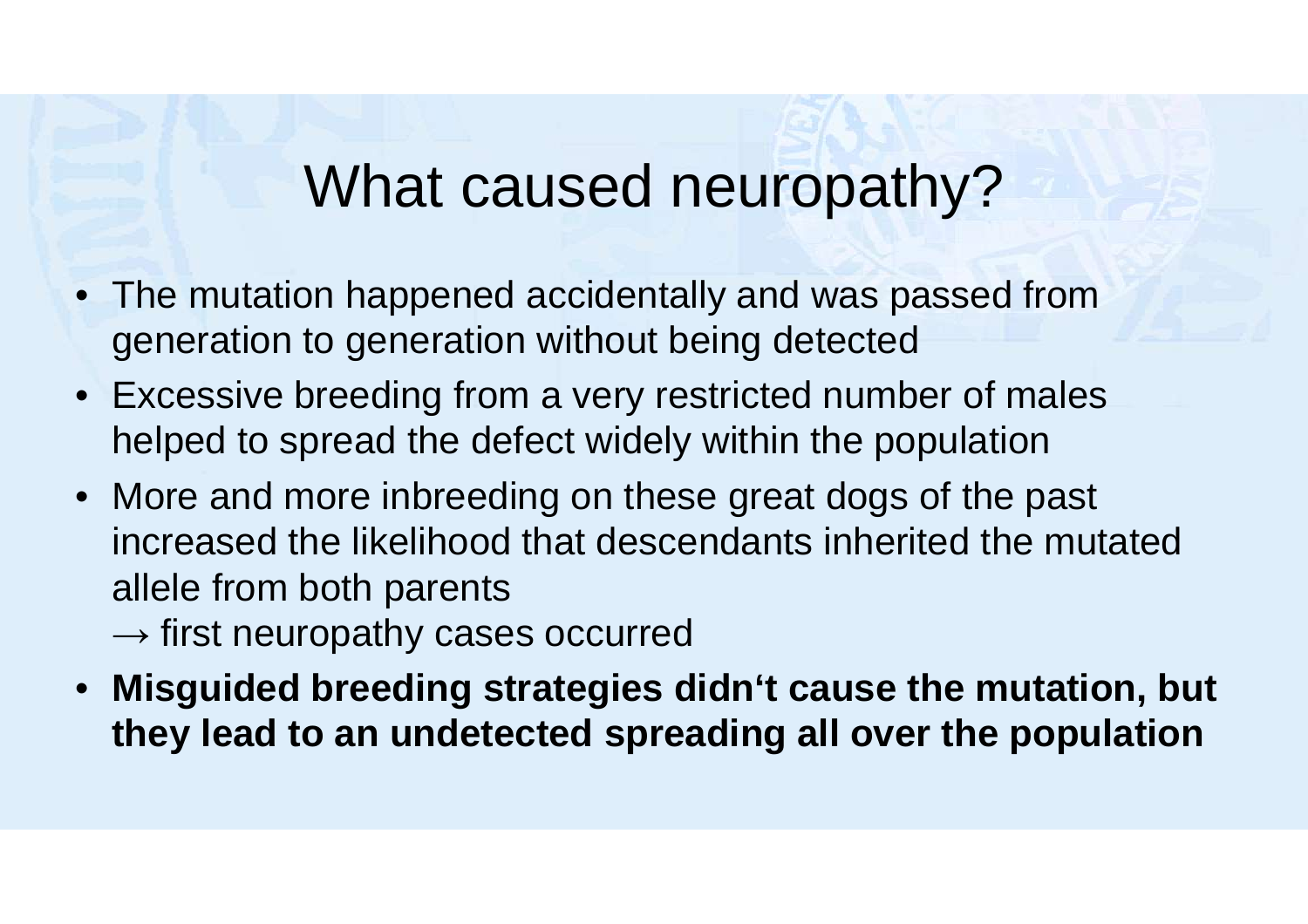#### What we should learn:

- We cannot prevent the occurrence of new mutations
- But we should take care that unknown mutations cannot uncontrolledly spread over the population again
- Misleaded breeding strategies of the past (over-use of matador sires, excessive inbreeding and impoverishment of the gene pool) cannot be undone, **but we should not repeat these faults again and again and again!**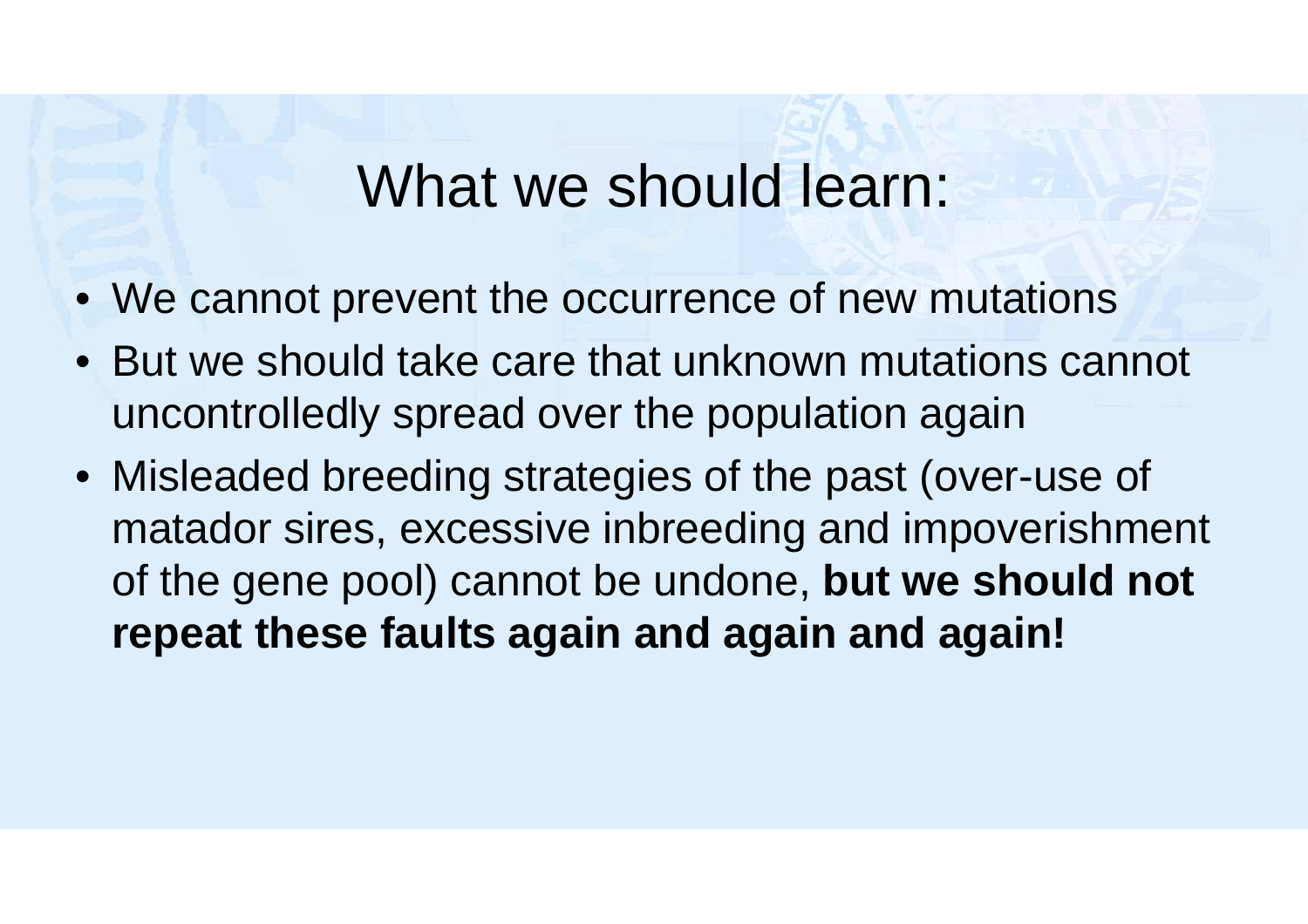#### What we have learnt…

#### • **NOTHING!**

- Matador breeding continues
- Breeding programmes all over the world are more and more based on the same dogs
- Unfashionable bloodlines disappear
- Impoverishment of the gene pool is rather accelerated
- Neuropathy was a "warning shot", which went unheard
- **If we don't change our breeding strategies, it's not the question IF we will face a new recessive disease - but only which one and when…**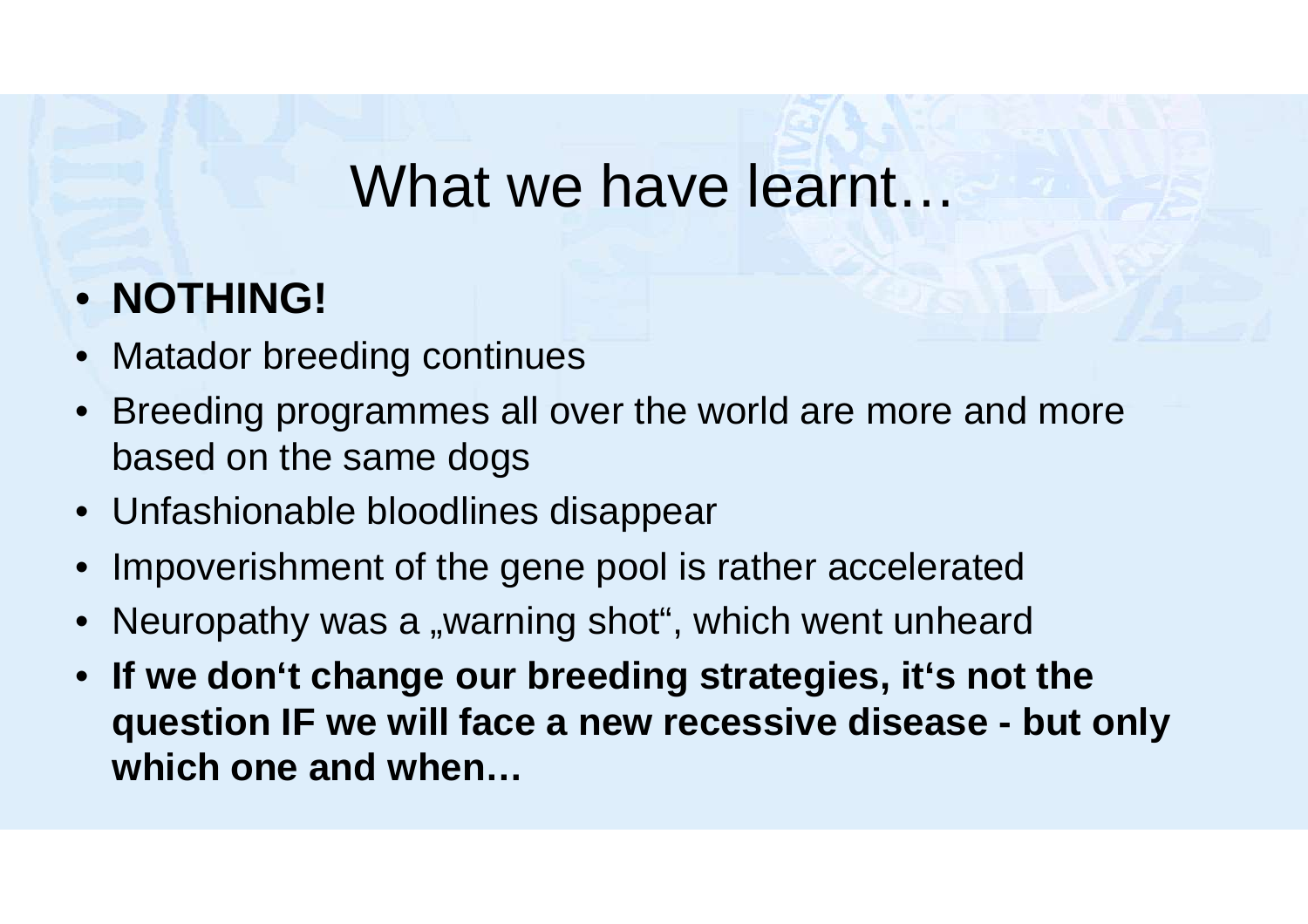#### What to do…

- Testing for known recessive traits
- Testing for genetic variability (www.mydogdna.com, www.feragen.at,…)

#### • **Conservation and enlargement of the gene pool!**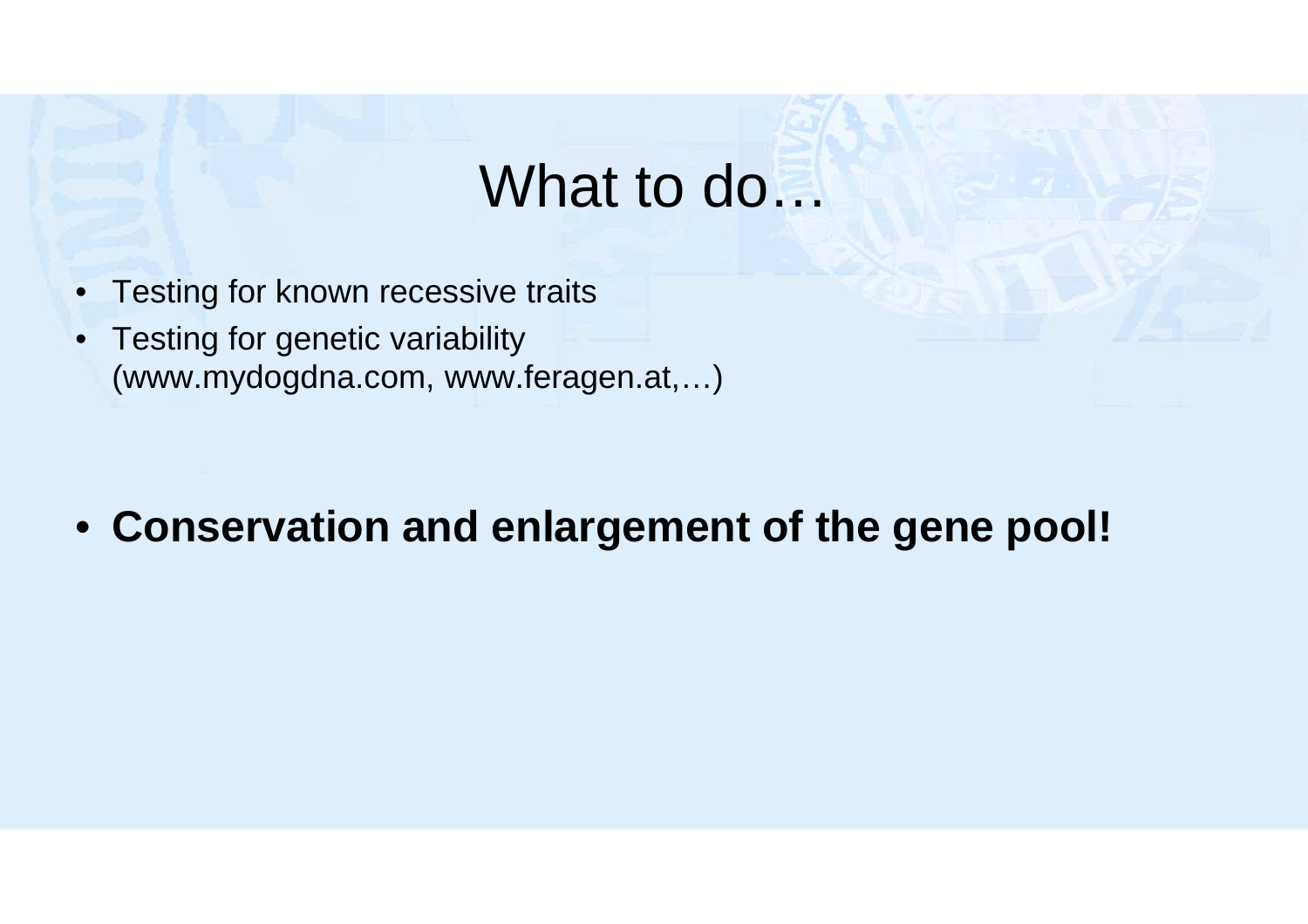### What to do…

- **Strict limitation of stud services !!!!!!!!!!** No Show Greyhound male should produce more than 4 litters worldwide!
- Conservation of old, rare and unfashionable bloodlines
- Crossbreeding to working lines
- Change of breeding strategies to population genetic aspects: no more "only the best to the best", but "breed from as many different individuals as possible"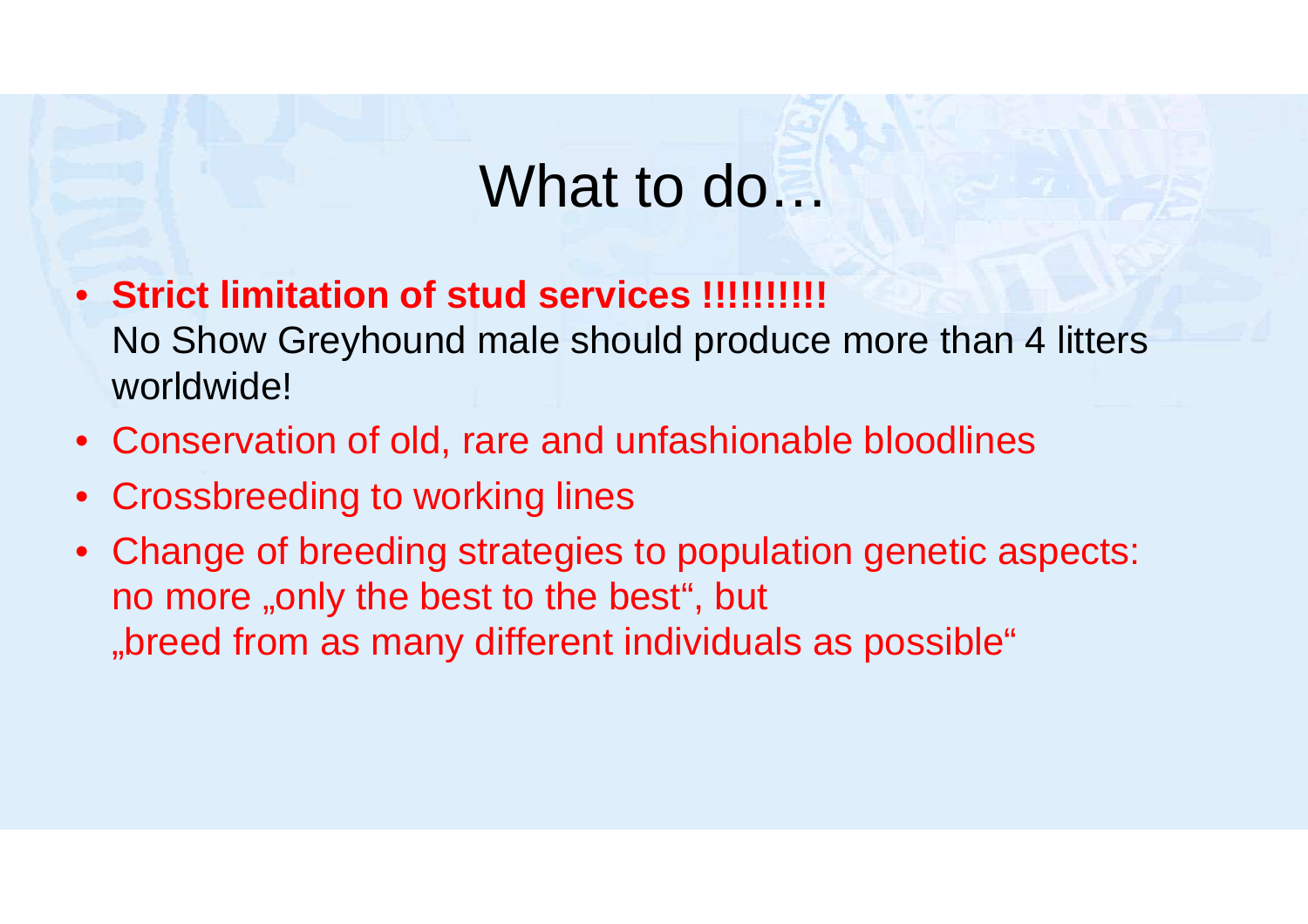## Breeding from carriers or not?

- Excluding all neuropathy carriers from breeding would solve the neuropathy problem within one generation
- But it would reduce the gene pool remarkably, reducing genetic diversity and increasing the risk to accumulate new mutations
- **Despite its clinical severity, Neuropathy is the only disease in the breed we can control to 100%!**

→**better take all efforts to fight against the cause (=the lack of genetic variability) instead of the symptom (the disease)!**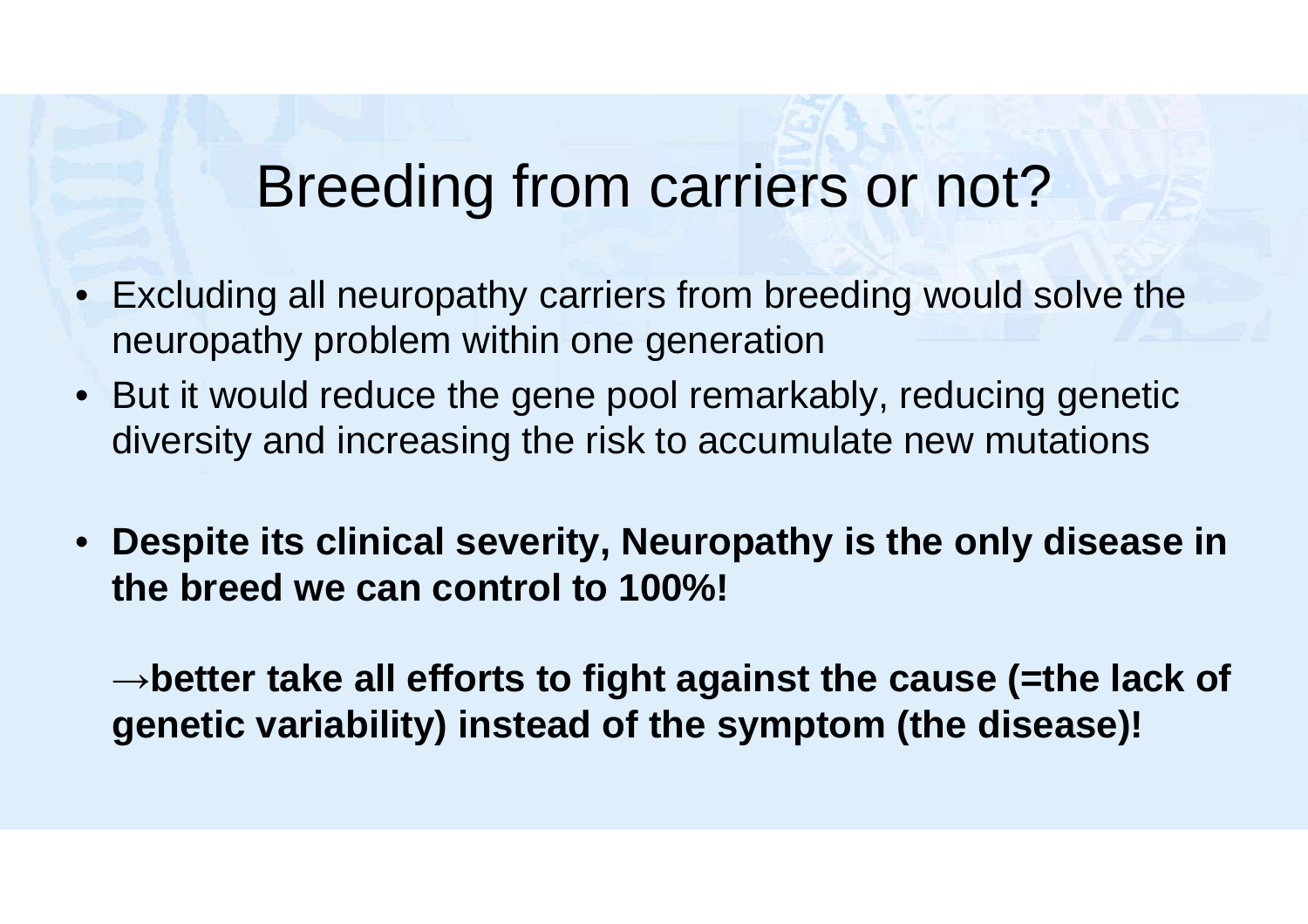### What could happen…

**Rumford S-litter:**  mother: tested free father: unknown

**Genetic testing Greyhound Neuropathy** 

You have contributed samples to our research project "Hereditary Greyhound Neuropathy of Show Greyhounds". We applied a DNA test that allows the unequivocal diagnosis of carriers for this monogenetic autosomal recessive inherited disease.

| Lab ID | Dog             | Kennel  | ID | Sex | Date of    | Neuropathy |
|--------|-----------------|---------|----|-----|------------|------------|
|        |                 |         |    |     | birth      | genotype   |
| GY319  | <b>Sibelius</b> | Rumford |    | m   | 06.06.2010 | carrier    |
| GY320  | Salvator        | Rumford |    | m   | 06.06.2010 | carrier    |
| GY321  | Somersault      | Rumford |    |     | 06.06.2010 | carrier    |
| GY322  | Souvenir        | Rumford |    |     | 06.06.2010 | carrier    |
| GY323  | Souvereign      | Rumford |    | m   | 06.06.2010 | carrier    |
| GY324  | Silvretta       | Rumford |    |     | 06.06.2010 | carrier    |

Kind regards

Crashire

Prof. Dr. Cord Drögemüller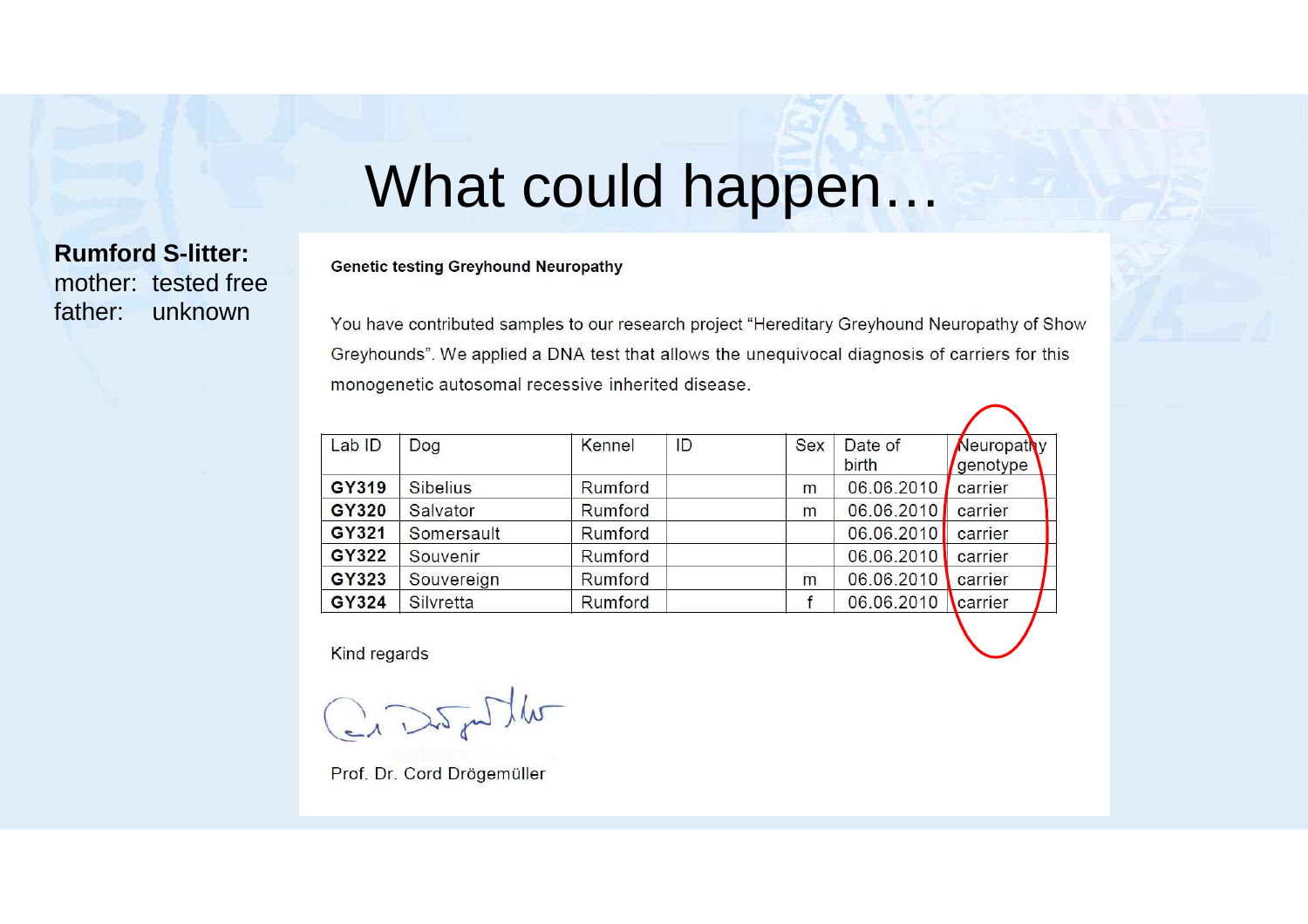#### What also could happen…

#### **Rumford U-litter:**  mother: carrier father: free

**Genetic testing Greyhound Neuropathy** 

You have contributed samples to our research project "Hereditary Greyhound Neuropathy of Show Greyhounds". We applied a DNA test that allows the unequivocal diagnosis of carriers for this monogenic autosomal recessive inherited disease.

| Lab ID | Dog                 | Kennel  | ID | Chip ID         | Sex | <b>DOB</b> | Neuropathy genetype |
|--------|---------------------|---------|----|-----------------|-----|------------|---------------------|
| GY417  | <b>Ustinov</b>      | Rumford |    | 276098106210294 | m   |            | free                |
| GY418  | Ultravox            | Rumford |    | 276098106199817 | W   |            | free                |
| GY419  | <b>Ultra Violet</b> | Rumford |    | 276098106200497 | W   |            | free                |
| GY420  | <b>Ultramarin</b>   | Rumford |    | 276098106066600 | W   |            | free                |
| GY421  | <b>Unicum</b>       | Rumford |    | 276098106197682 | W   |            | free                |
| GY422  | Unicorn             | Rumford |    | 276098106196334 | W   |            | free                |
| GY423  | Uppsala             | Rumford |    | 276098106198402 | W   |            | free                |
| GY424  | Umberta             | Rumford |    | 276098106209522 | W   |            | free                |

Kind regards

Craspoller